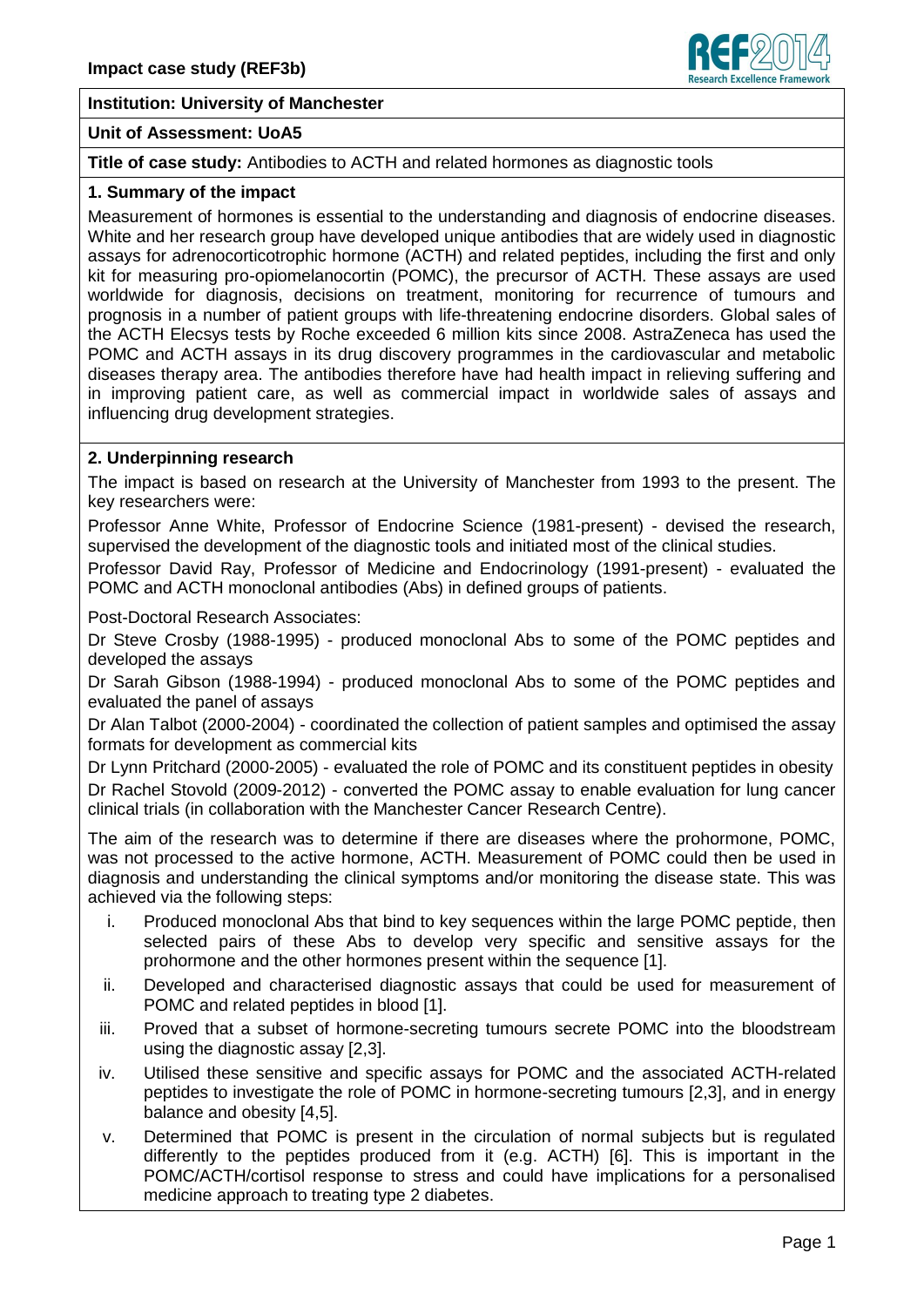

### **3. References to the research**

The research was published in leading journals in the endocrinology field. Key papers appeared in 1994 and there have been over 40 papers substantiating the impact to date.

- 1. **Gibson S, Crosby SR**, Stewart MF, McCall E & **White A** (1994). Differential release of proopiomelanocortin-derived peptides from the human pituitary: evidence from a panel of two-site immunoradiometric assays. *J. Clin. Endocrinol. Metab.* 78, 835-841. DOI: 10.1210/jc.78.4.835
- 2. Stewart PM, **Gibson S, Crosby SR**, Penn R, Holder R, Ferry D, Thatcher N, Phillips P, London DR & **White A**. (1994). ACTH Precursors characterize the ectopic ACTH syndrome. *Clin. Endocrinol.* 40,199-204. DOI: 10.1111/j.1365-2265.1994.tb02468.x
- 3. **White A**, **Ray DW**, **Talbot A**, Abraham P, Thody AJ, and Bevan JS (2000). Cushing's syndrome due to phaeochromocytoma secreting the precursors of adrenocorticotropin. *J. Clin. Endocrinol. Metab.* 85, 4771-4775. DOI: 10.1210/jc.85.12.4771
- 4. Challis BG, **Pritchard LE**, Creemers JWM, Keogh JM, Yeo GSH, Bhattacharyya S, **White A**, Farooqui IS, & O'Rahilly S (2002). A missense mutation disrupting a dibasic prohormone processing site in pro-opiomelanocortin (POMC) increases susceptibility to early-onset obesity through a novel molecular mechanism. *Hum. Mol. Genet.* 11, 17, 1997-2004. DOI:10.1093/hmg/11.17.1997
- 5. **Pritchard LE**, Oliver RL, McLoughlin JD, Birtles S, Lawrence CB, Turnbull AV & **White A** (2003). Pro-opiomelanocortin-derived peptides in rat cerebrospinal fluid and hypothalamic extracts: evidence that secretion is regulated with respect to energy balance. *Endocrinol.* 144 (3): 760-766. DOI:10.1210/en.2002-220866
- 6. Russell GM, Henley DE, Leendertz J, Douthwaite JA, Wood SA, Stevens A, Woltersdorf WW, Peters BWMM, Ruigt Ge SF, **White A**, Veldhuis JD, Lightman SL (2010). Rapid glucocorticoid receptor-mediated inhibition of hypothalamic-pituitary-adrenal ultradian activity in healthy males. *J. Neurosci.*, 30: 6106-6115. DOI:10.1523/JNEUROSCI.5332-09.2010

# **4. Details of the impact**

### **Context**

Measurement of stress hormones in blood and other tissues has provided a step-change in the assessment of life-threatening endocrine and metabolic disorders and has underpinned the advance in knowledge of many physiological processes. However understanding the hormones involved in the body's response to stress and the effects on metabolism lagged behind, and this has limited studies on hormone secreting tumours, and the implications of hormone interactions in progression of Type 2 diabetes and mechanisms resulting in obesity.

The limitations in this field were in part because the techniques to measure ACTH were problematical. White's approach to produce monoclonal Abs to ACTH enabled them to develop a "new generation" immunoradiometric assay for quantifying ACTH. This was the first such assay and the Abs were licensed to a number of companies to enable them to develop diagnostic assays. It also provided proof of concept to allow other companies to develop diagnostic assays for ACTH.

White's research then contributed significantly to the discovery that the precursor of ACTH (POMC) was released into the blood in addition to ACTH [2]. Her research group designed and produced monoclonal Abs to POMC and developed the first immunoradiometric assay. This provided evidence that ACTH assays are also measuring ACTH precursors but to varying degrees depending on the assay (1-10%). Patients with non-pituitary tumours causing Cushing's syndrome and those with pituitary macroadenomas can have much higher concentrations of POMC than ACTH. This can be diagnosed using the POMC assay but ACTH assays may mis-represent the underlying pathology. This diagnostic tool has been used to support clinicians in the UK and internationally in the diagnosis and treatment of patients with ACTH-related disorders.

#### **Pathways to impact**

The research was presented at leading conferences (e.g. American Endocrine Society Meeting) and published in leading endocrine journals (e.g. Journal of Clinical Endocrinology and Metabolism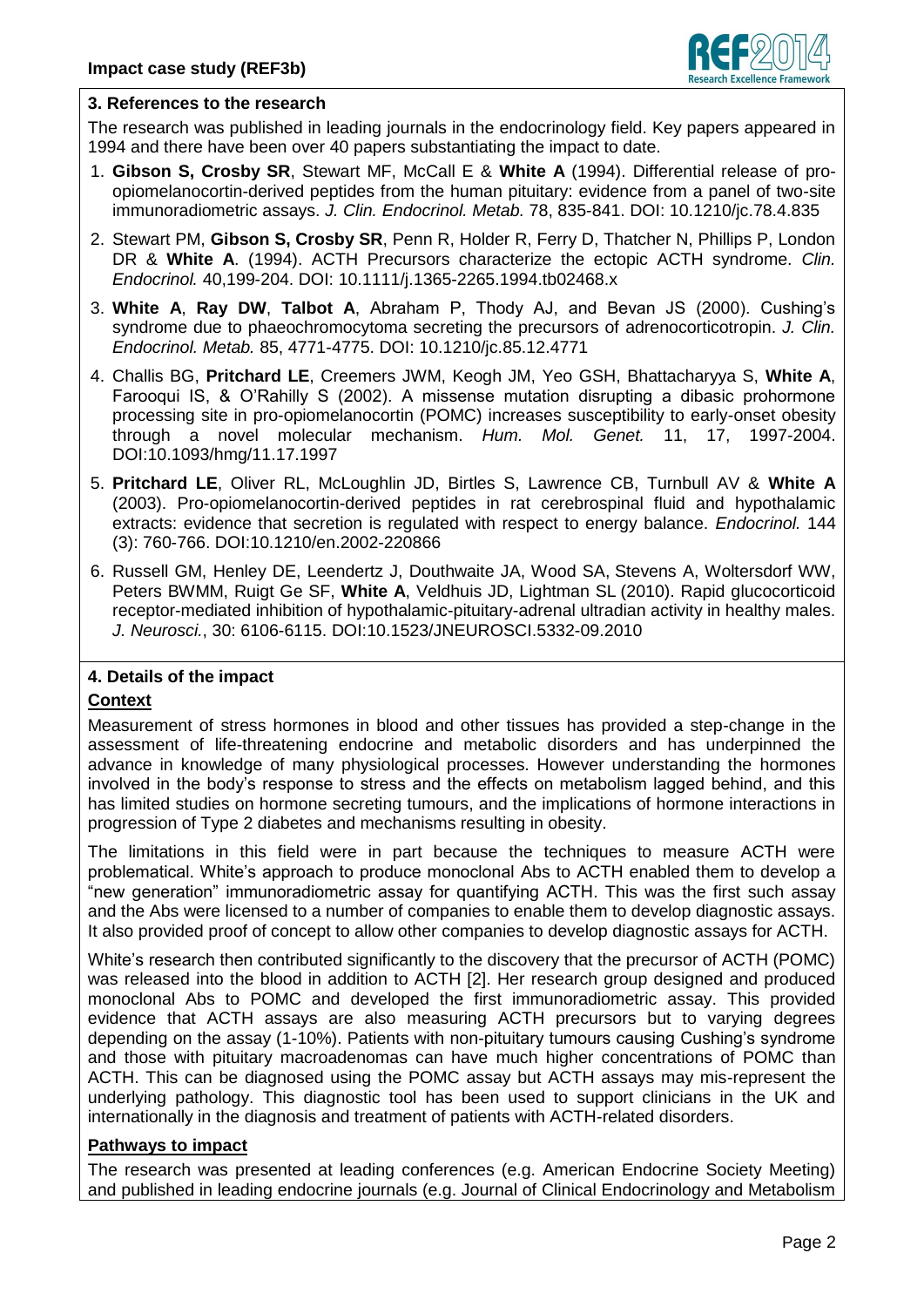

[e.g. 1,2,3]). This led to the POMC Abs being licensed to Immunodiagnostic Systems (IDS) in 1998, who developed the POMC assay into a kit which was available to clinical endocrinologists and researchers worldwide. The discovery that POMC was released into the blood by specific lung tumours [2] led to a grant from CRUK in 2009, and the exclusive licence for the POMC assay was transferred from IDS to CRUK. The understanding of the cross-reactivity of POMC in the ACTH assay [1,2,3], led Roche Diagnostics to take a non-exclusive licence agreement in 2004 and pay £200k for the Abs. With collaboration from White's research team, Roche incorporated the ACTH monoclonal Abs into diagnostic testing kits, which is sold and used in hospital labs worldwide.

Technologies for measuring POMC, ACTH and other POMC-derived peptides have continued to be developed using White's Abs and assay formats. Under a Material Transfer Agreement set up in November 2012, IDS are incorporating the Abs to ACTH into an automated analyser system. Once the assay has been fully characterised, a licence agreement will be set up and it is anticipated that the assay will be in the analyser and used in hospitals for diagnosis in autumn 2013. POMC (provided by White) is now being included in the National External Quality Assessment Service for all ACTH assays in the UK.

### **Reach and significance of the impact**

White's Abs and assays for POMC and other ACTH-related peptides are used and sold worldwide for diagnosis, decisions on treatment, monitoring for recurrence of tumours and prognosis in a number of patient groups with endocrine disorders. This therefore has global health impact in relieving suffering and in improving patient care, as well as commercial impact in sales of ACTH assays and analysers.

### *Commercial impact:*

*Roche Diagnostics – sales of ACTH tests*: The Abs to ACTH have been incorporated into diagnostic testing kits by Roche ("ACTH Elecsys" tests), which have been sold in all regions worldwide (e.g. UK, UAE, Brazil, Russia, Thailand and South Africa) [A]. Roche confirm that "the ACTH Elecsys tests are an important part of their portfolio and more than 6 million tests were sold from 2008-2013" [A]. Roche is the world market leader in in-vitro diagnostics and has 16% market share.

*AstraZeneca – investment in research and influencing company strategy*: Measurement of POMC and ACTH in human blood is also valuable to assess the stress hormone axis and is predicted to underpin the personalized medicine approach to treatment of type 2 diabetes. White has a collaboration with AstraZeneca (AZ) to measure these hormones, which were part of their drug discovery programme for type 2 diabetes/obesity and subsequently for other indications [B]. This was underpinned by £578k total funding and £1.5m contribution of resources and reagents at AZ (2008-2014), and joint publications (including [5] and [C]). Project Leader for the Cardiovascular and Metabolic Diseases therapy area at AZ states that his collaboration with White's group has been "critical to our understanding of potential drug targets... and the assay systems used to drive these drug discovery programs" and "instrumental in AZ's planned translational strategies for evaluating biomarkers of HPA axis activation", including its "decision not to progress its clinical evaluation of 11betaHSD1 inhibitors..." [B].

### *Impact on health – improved diagnosis and management of disease:*

*Endocrine disorders:* White collaborates with physicians worldwide in assessing patients with abnormalities in secretion of POMC and other ACTH-related hormones, disorders with significant morbidity and mortality. Head of the Endocrine Consult Service at the NIH Clinical Center states: "the work of Dr. White's laboratory has had substantial public health ramifications and is likely to improve our ability to make the proper diagnosis in adrenal disorders" [D]. A leading expert on diagnostic assays for hormones in the USA at the Medical College of Wisconsin, states: "... the work from Dr. White's laboratory has revolutionized how these patients are evaluated" and "... is a paradigm for truly translational research where a brilliant basic researcher works closely with clinical colleagues to greatly advance and improve the tools we use for the laboratory diagnosis of pituitary-adrenal disorders" [E].

A Professor of Medicine at Columbia University has developed a POMC assay using White's Abs, which she uses to advance the clinical care of patients with neuroendocrine diseases (including Cushing's Syndrome) and her research on the brain regulation of energy balance in humans [F].